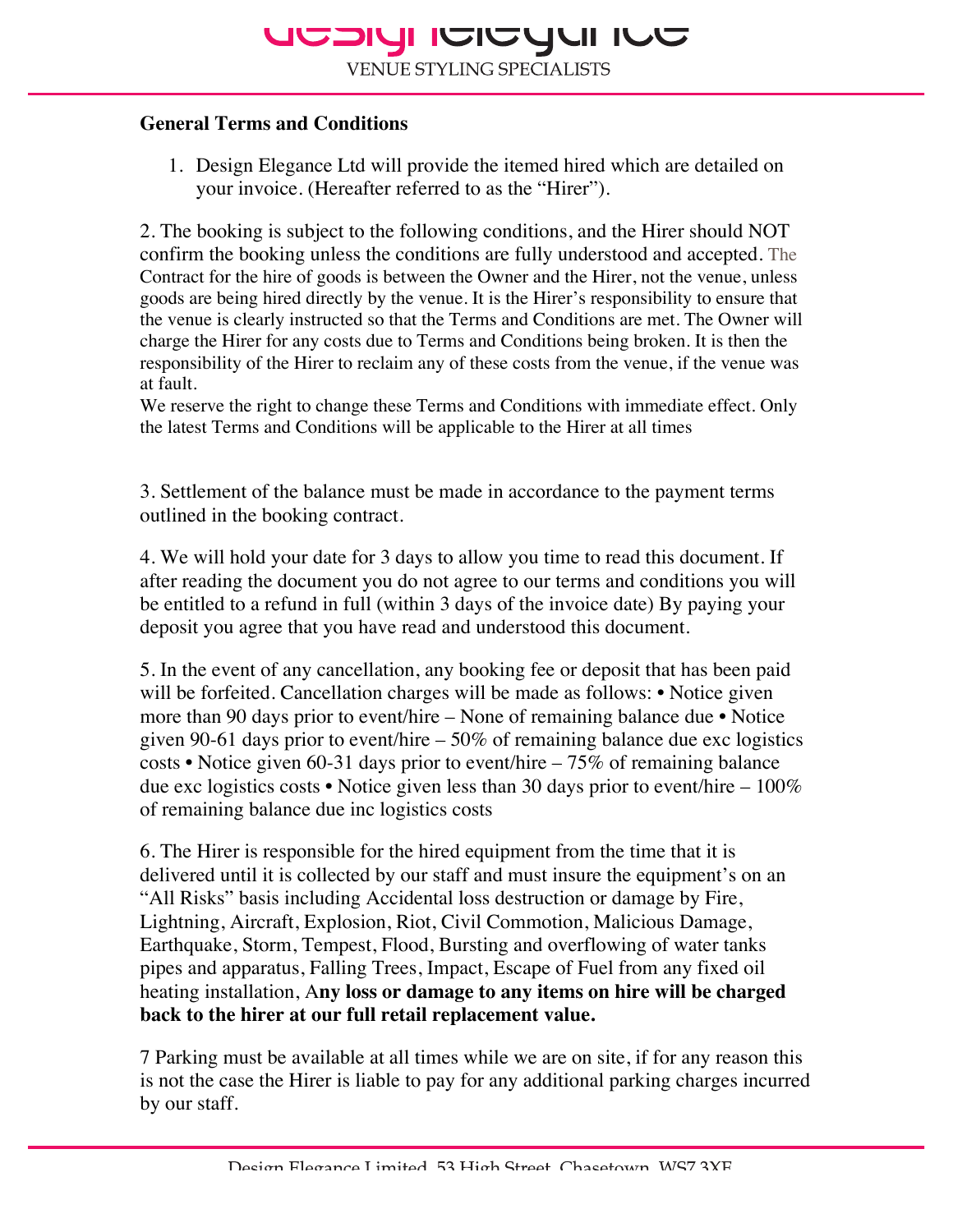# **DUI ILLUIDI ILLUIDI**

**VENUE STYLING SPECIALISTS** 

8 Adequate power supply must be provided by the venue for the equipment hired, for specific requirements.

9 Excessive soiling of any or our products will result in the Hirer being invoiced for the cost of professional cleaning or replacing as required.10 Design Elegance Ltd will not be held liable for any damage caused to buildings or property.11 Design Elegance Ltd uses an external debt collection agency to collect overdue payments. We make all reasonable attempts to resolve payment issues in-house, and will provide written warning (either by email or post) before any debt is passed on. In signing this contract, the Hirer is agreeing to pay all invoices and charges on time, and understands that if passed on for collection, 15% commission will be added to the amount owed, along with any incurred court, legal or collection fees. Failure to make final payment as required for a hire or event will result in dispatch of equipment or services being refused and cancellation of the order with no refund. In this instance the final balance shall still be due.

### **PhotoBooth Terms and Conditions in addition to 'general'**

1. The Hirer must arrange access to the premises at least 45 minutes before the commencement of the function, or earlier if deemed beforehand. (Otherwise the PhotoBooth may not be ready to start on time).2. Any delayed set up time and subsequent delayed start time due to the over run of any prior proceeding or of situations outside of our control will not warrant any extension of the stated finish time or any fee reduction. However at the sole discretion of the duty staff and with the permission of the venue management an extension of these times may be made. We will charge an additional fee of £50 per hour. This additional fee must be paid in cash to the staff before any extra time commences. 3. The hirer shall be responsible for the conduct of all those attending the function and shall evict any person who is aggressive to the staff.

### **Starlit Dance Floor Terms and Conditions in addition to 'general'**

1) I am aware that the surface, which the floor is to be laid, needs to be both flat and dry. An uneven floor may result in the LED's not working, as the panels cannot connect properly. Our staff will not lay the dance floor on a wet surface, as this will damage the panels.

2) Design Elegance Ltd will not be held responsible if we cannot lay the dance floor due to the surface being wet or uneven.

3) **Liquid spillages on the dance floor can occasionally result in component failure, the Hirer is liable for any damage caused Please do not allow drinks on the Dance Floor. Replacement Fee is £15,000.**